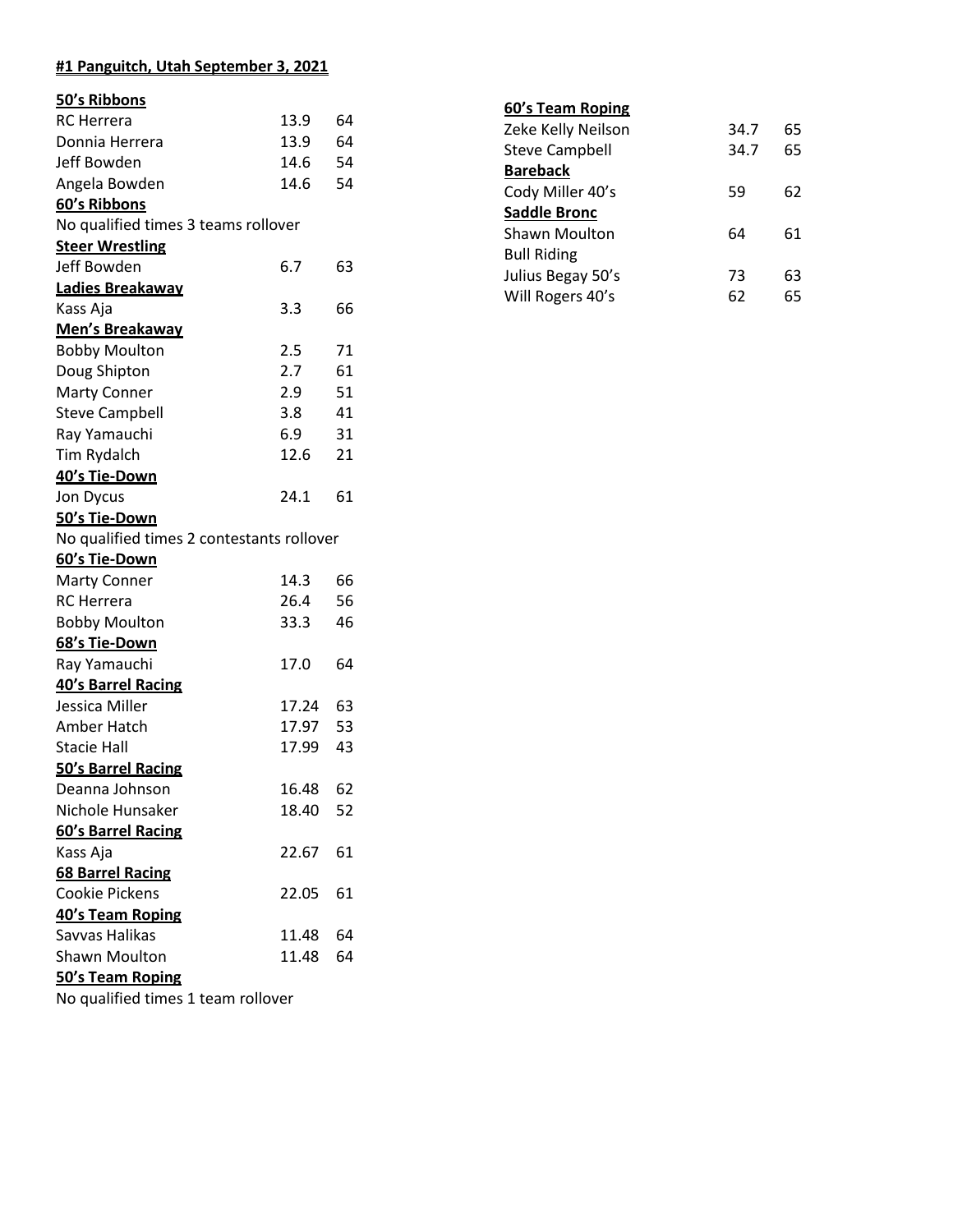### **#2 Panguitch Utah, September 4th 2021**

### **50's Ribbons**

| Jeff Bowden                                | 17.4 | 64 |
|--------------------------------------------|------|----|
| Angela Bowden                              | 17.4 | 64 |
| Tony Johnson                               | 35.6 | 54 |
| Deanna Johnson                             | 35.6 | 54 |
| 60's Ribbons                               |      |    |
| <b>Bobby Moulton</b>                       | 11.7 | 63 |
| Paula Moulton                              | 11.7 | 63 |
| Doug Shipton                               | 14.3 | 53 |
| Karen Duncan                               | 14.3 | 53 |
| <b>Dale Rising</b>                         | 21.2 | 43 |
| Mary Ann Mudge                             | 21.2 | 43 |
| <b>Steer Wrestling</b>                     |      |    |
| No Qualified 3 contestant's rollover money |      |    |
| Ladies Breakaway                           |      |    |
| Karen Duncan                               | 3.3  | 66 |
| Sam Tomchak                                | 3.8  | 56 |
| Kass Aja                                   | 8.7  | 46 |
| Men's Breakaway                            |      |    |
| Tim Rydalch                                | 2.8  | 71 |
| Doyle Atkin                                | 2.9  | 61 |
| <b>RC</b> Herrera                          | 3.2  | 51 |
| <b>Marty Conner</b>                        | 3.6  | 41 |
| <b>Steve Campbell</b>                      | 4.4  | 31 |
| <b>Bobby Moulton</b>                       | 4.8  | 21 |
| 40's Tie-Down                              |      |    |
| Jon Dycus                                  | 29.3 | 61 |
| 50's Tie-Down                              |      |    |
| Jeff Bowden                                | 13.4 | 62 |
| 60's Tie-Down                              |      |    |
| <b>Marty Conner</b>                        | 14.6 | 66 |
| Tim Rydalch                                | 21.4 | 56 |
| Mark Strickland                            | 23.7 | 46 |
| 68's Tie-Down                              |      |    |
| Doug Shipton                               | 17.4 | 64 |
| Ray Yamauchi                               | 18.1 | 54 |
| <b>Dale Rising</b>                         | 29.5 | 44 |

| 40's Barrel Racing                         |          |    |
|--------------------------------------------|----------|----|
| Jessica Miller                             | 16.04    | 63 |
| <b>Stacie Hall</b>                         | 17.64 53 |    |
| Amber Hatch                                | 18.43 43 |    |
| 50's Barrel Racing                         |          |    |
| Deanna Johnson                             | 16.28    | 62 |
| Nichole Hunsaker                           | 18.63    | 52 |
| 60's Barrel Racing                         |          |    |
| Kass Aja                                   | 22.90    | 61 |
| 68 Barrel Racing                           |          |    |
| Cookie Pickens                             | 23.16    | 61 |
| 40's Team Roping                           |          |    |
| No qualified times rollover 4 teams        |          |    |
| 50's Team Roping                           |          |    |
| No qualified times 1 team rollover again   |          |    |
| 60's Team Roping                           |          |    |
| <b>RC</b> Herrera                          | 23       | 65 |
| Mark Strickland                            | 23       | 65 |
| <b>Bobby Moulton</b>                       | 31.7 55  |    |
| David Busk                                 | 31.7     | 55 |
| <b>Saddle Bronc</b>                        |          |    |
| No qualified Times - rollover 1 contestant |          |    |
| <b>Bull Riding</b>                         |          |    |
| Julius Begay 50                            | 71       | 63 |
| Will Rogers 40                             | 68       | 66 |
| Greg Dickson 60                            | 67       | 62 |
| <b>Melson Casmero 40</b>                   | 66       | 56 |
|                                            |          |    |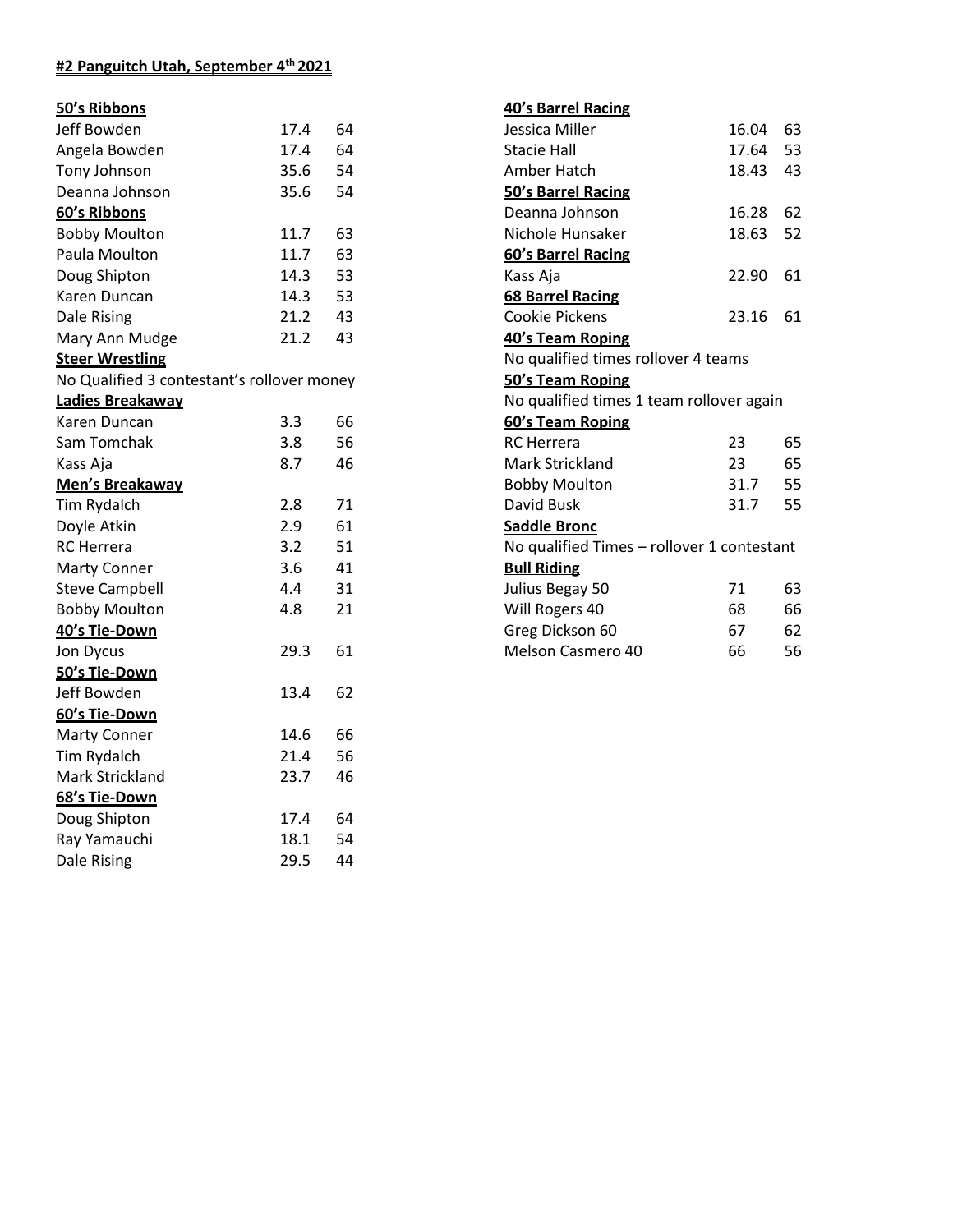# **#3 Panguitch Utah September 5th, 2021**

### **50's Ribbons**

| Jeff Bowden                             | 13.0 | 63 |
|-----------------------------------------|------|----|
| Angela Bowden                           | 13.0 | 63 |
| Doyle Atkin                             | 21.1 | 53 |
| Nichole Hunsaker                        | 21.1 | 53 |
| 60's Ribbons                            |      |    |
| <b>Bobby Moulton</b>                    | 14.0 | 63 |
| Paula Moulton                           | 14.0 | 63 |
| Dale Rising                             | 26.8 | 53 |
| Mary Ann Mudge                          | 26.8 | 53 |
| <b>Steer Wrestling</b>                  |      |    |
| Jeff Bowden                             | 6.9  | 61 |
| Ladies Breakaway                        |      |    |
| Karen Duncan                            | 3.2  | 66 |
| Danaye Eaton                            | 4.2  | 56 |
| Men's Breakaway                         |      |    |
| Doyle Atkin                             | 3.3  | 70 |
|                                         |      |    |
| <b>RC</b> Herrera                       | 7.2  | 60 |
| Jay Green                               | 12.6 | 50 |
| 40's Tie-Down                           |      |    |
| Jon Dycus                               | 15.5 | 61 |
| 50's Tie-Down                           |      |    |
| No qualified time 1 contestant rollover |      |    |
| 60's Tie-Down                           |      |    |
| <b>Marty Conner</b>                     | 16   | 66 |
| Mark Strickland                         | 18.8 | 56 |
| Doyle Atkin                             | 25.2 | 46 |
| 68's Tie-Down                           |      |    |

| <b>40's Barrel Racing</b>           |       |    |
|-------------------------------------|-------|----|
| Jessica Miller                      | 17.86 | 63 |
| Amber Hatch                         | 18.27 | 53 |
| Stacie Hall                         | 18.34 | 43 |
| 50's Barrel Racing                  |       |    |
| Nichole Hunsaker                    | 24.05 | 62 |
| 60's Barrel Racing                  |       |    |
| Kass Aja                            | 28.51 | 61 |
| 68 Barrel Racing                    |       |    |
| Cookie Pickens                      | 31.41 | 61 |
| 40's Team Roping                    |       |    |
| No qualified times rollover 2 teams |       |    |
| 50's Team Roping                    |       |    |
| Kevin Moore                         | 14.8  | 61 |
| Chuck Melin                         | 14.8  | 61 |
| 60's Team Roping                    |       |    |
| No qualified Times 5 teams rollover |       |    |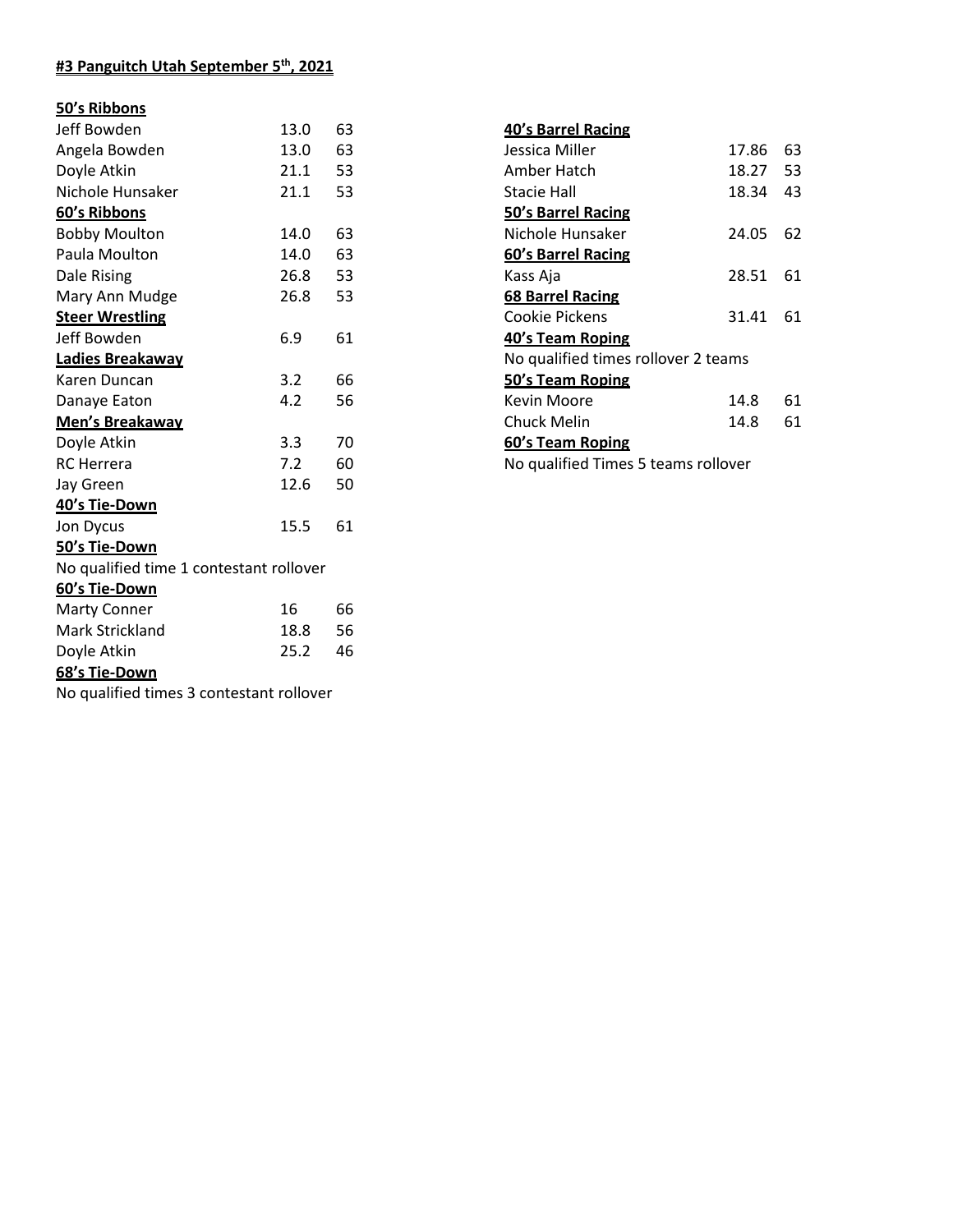# **#4 Panguitch Utah September 6th, 2021 10:00am**

#### **50's Ribbons**

| 3 teams not qualified rollover      |       |    |
|-------------------------------------|-------|----|
| 60's Ribbons                        |       |    |
| Doug Shipton                        | 12.8  | 63 |
| Karen Duncan                        | 12.8  | 63 |
| <b>Bobby Moulton</b>                | 14.4  | 53 |
| Paula Moulton                       | 14.4  | 53 |
| <b>Steer Wrestling</b>              |       |    |
| Jeff Bowden                         | 6.8   | 61 |
| Ladies Breakaway                    |       |    |
| Karen Duncan                        | 3.0   | 63 |
| Jessica Miller                      | 3.1   | 53 |
| Kass Aja                            | 10.9  | 43 |
| Men's Breakaway                     |       |    |
| Doug Shipton                        | 2.5   | 71 |
| <b>RC</b> Herrera                   | 2.7   | 61 |
| Doyle Atkin                         | 3.1   | 51 |
| David Busk                          | 3.2   | 36 |
| <b>Bobby Moulton</b>                | 3.2   | 36 |
| Jay Green                           | 3.5   | 21 |
| 50's Tie-Down                       |       |    |
| Jeff Bowden                         | 15.5  | 61 |
| 60's Tie-Down                       |       |    |
| <b>RC</b> Herrera                   | 12.2  | 66 |
| <b>Marty Conner</b>                 | 14.3  | 56 |
| <b>Bobby Moulton</b>                | 18.6  | 46 |
| Tim Rydalch                         | 20    | 36 |
| Mark Strickland                     | 22.4  | 26 |
| 68's Tie-Down                       |       |    |
| Doug Shipton                        | 10.9  | 64 |
| Ray Yamauchi                        | 13.3  | 54 |
| 40's Barrel Racing                  |       |    |
| Jessica Miller                      | 17.14 | 62 |
| Amber Hatch                         | 18.71 | 52 |
| 50's Barrel Racing                  |       |    |
| Nichole Hunsaker                    | 18.71 | 61 |
| 60's Barrel Racing                  |       |    |
| Kass Aja                            | 19.11 | 61 |
| <b>68 Barrel Racing</b>             |       |    |
| Cookie Pickens                      | 16.89 | 61 |
| 40's Team Roping                    |       |    |
| No qualified times rollover 1 teams |       |    |
| 50's Team Roping                    |       |    |
| No qualified times rollover 1 teams |       |    |
| 60's Team Roping                    |       |    |
| David Busk                          | 18.7  | 65 |
| <b>Bobby Moulton</b>                | 18.7  | 65 |